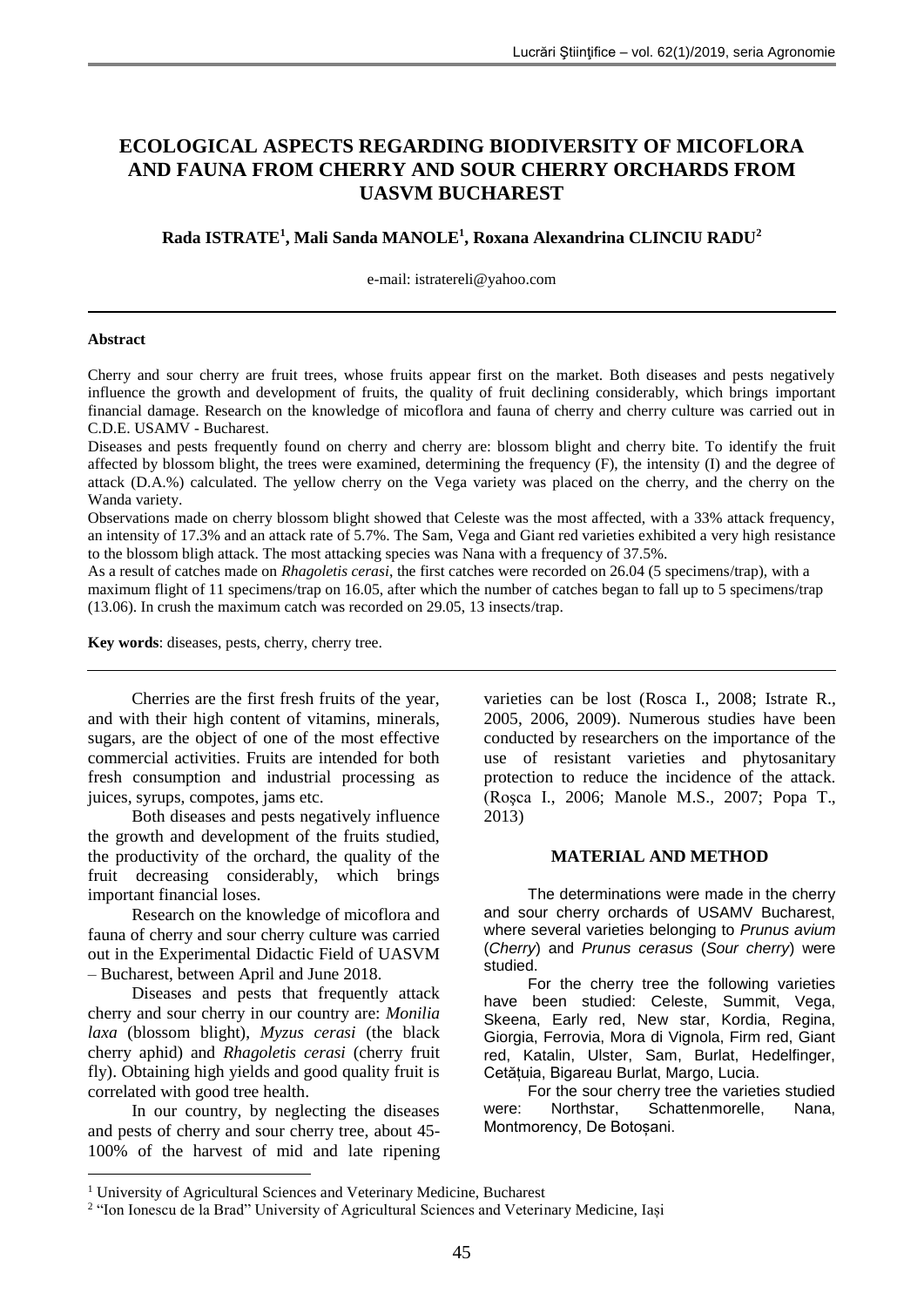The trees were planted at a distance of 4 meters between the rows and 1 meter between trees in a row, without stakes, and the shape of the crown is a vertical axis and a bush.

At the approach of fruit ripening (the third decade of May), in order to determine the phytosanitary status, all trees were examined as they are placed randomly on the rows.

Observations and harvesting of biological fauna material have been carried out during the vegetation period, from May to June.

Samples were harvested weekly, using adhesive yellow traps (Pherocon AM), installed at heights of 1.5 m and 2.5 m (*figure 1a, b*).

The adhesive yellow traps were installed on the Vega variety for the cherry tree, and on the Wanda variety for the sour cherry tree, to collect the species *Rhagoletis cerasi.*



Figure 1 (a, b) **Installation of adhesive yellow traps in cherries and sour cherries**

## **RESULTS AND DISCUSSIONS**

Following the observations made varieties from the U.S.A.M.V. Bucharest orchard, at both species were identified with the *Monilinia laxa* (Aderh. & Ruhland) Honey (*Fungi*, *Ascomycota*, *Leotiomycetes*) pathogen responsible for the occurrence of fruit blossom blight. The studied varieties may have different sensitivities to pathogen attack depending on the thickness of the cuticle. The cuticle of fruit is, generally, known to have a protective role and, in cherry fruit and cherry tree, the cuticle has been reported to take part in resistance against *Monilinia* (Brown, S., 1989).

Observations aimed to determine the incidence of frequency and intensity, based on which the degree of attack on cherries and cherries was calculated.

Aspects of blossom blight attack are presented in *figure 2*. The incidence of frequency (F%) and intensity (I%) were determined, on which the degree of attack (D.A.) of fruit blossom blight was calculated.





Figure 2 (a, b) **Symptom of** *Monilinia laxa* **on the fruit**

In cherry trees, out of the varieties analyzed, the frequency of the attack (F%) showed values of: 20% for Kordia, Bigareau Burlat 25% and Celeste 33%. The highest intensity of blossom blight was found in the Kordia variety of 18.3%, followed by Celeste with 17.3%, Bigareau Burlat of 15% and Hedelfinger of 11.7%. The Sam, Vega and Giant red varieties showed a high resistance to the blossom blight attack, and the pathogen not being detected under the randomization of the varieties. The degree of attack rate (D.A.%) had low values between 1.17% for Hedelfinger and 5.7% for Celeste (*figure 3*).

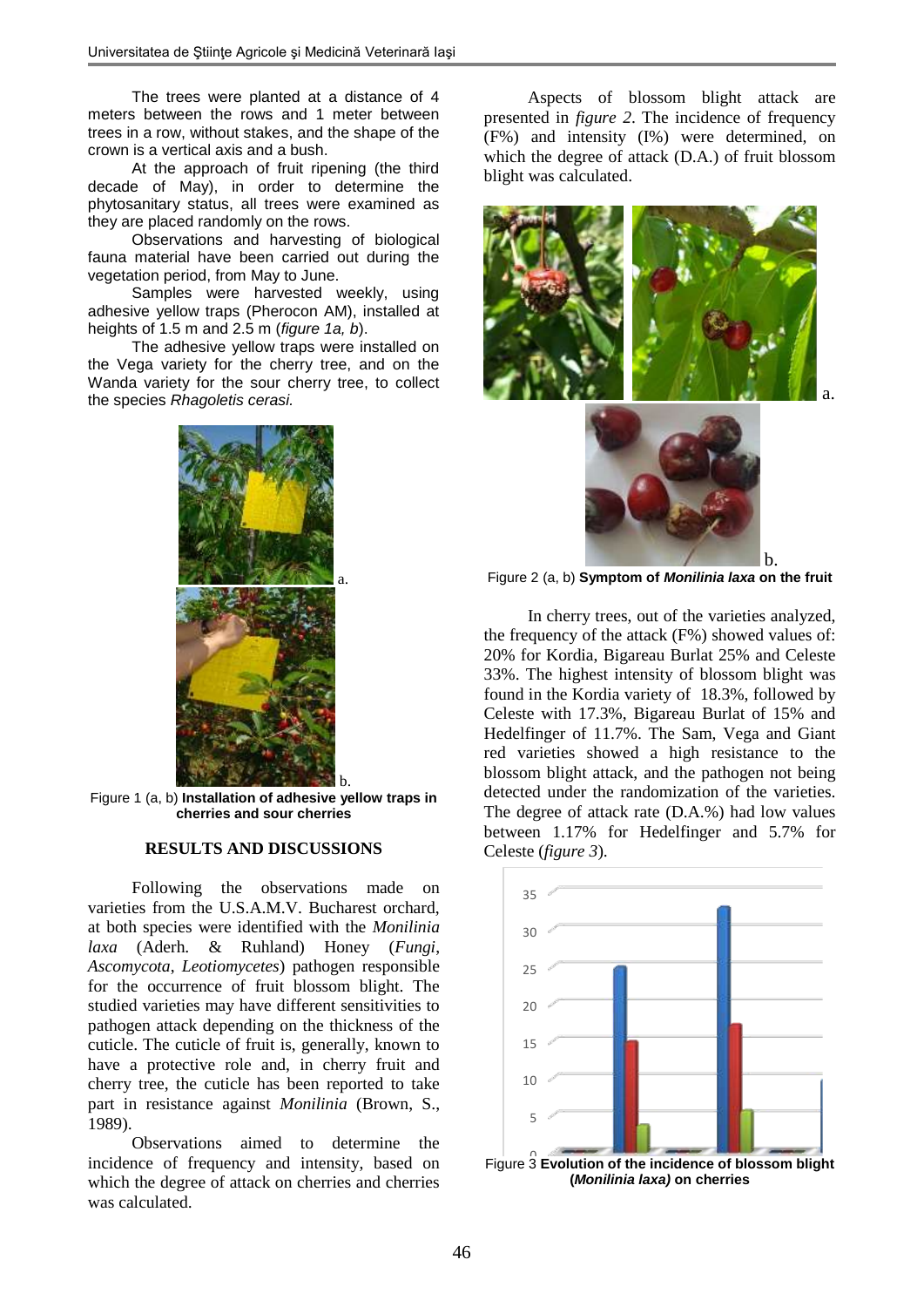Due to the phytosanitary treatments applied periodically against diseases and pests, many of the trees did not show symptoms of attack, some of them being resistant to fruit *Monilinia laxa*.

The results show that some varieties such as Sam, Vega and Giant red are resistant to pathogenic agent attack.

For sour cherry tree the following varieties were analyzed: Northstar, Schattenmorelle, Nana, Montmorency, De Botosani (*figure 4*).



**(***Monilinia laxa***) on sour cherries**

The *Monilinia laxa* attack presented values in frequency between 20% in the De Botosani variety and 37.5% in the Nana variety, except for the Northstar variety, without attack. The highest attack intensity was recorded in the Schattenmorelle variety of 22.5%, where a maximum attack rate of 7.49% was calculated.

The lowest value of the attack was 4% in the Botosani variety.

The attack of *Rhagoletis cerasi* species, based on catches made on the adhesive yellow traps, was separately evidenced on cherries and sour cherries (*figure 5*).



Figure 5 **Catching the species** *Rhagoletis cerasi*

In the cherry tree, based on weekly catches, the dynamics of the species was established, i.e. at the beginning and end of the adult occurrence in the tree crown (*figure 6*).

The first catches of 5 adults/trap were recorded towards the end of May, early June (26.04 and 03.05).

In June, the number of catches declined to only 5 adults/trap in the second decade of the month (13.06-20.06).

During the observation period, a number of 51 catches were recorded.



The species population began to grow at a maximum flight of 11 adults/trap in week 16.05- 29.05, period coinciding with the fruit ripening phenophase (*table 1*).

**Table 1**

|  |           | Evolution of the species Rhagoletis cerasi |  |
|--|-----------|--------------------------------------------|--|
|  | in cherry |                                            |  |

| in cherry               |                             |  |  |  |  |
|-------------------------|-----------------------------|--|--|--|--|
| Date of the observation | No. of<br>insects<br>caught |  |  |  |  |
| 26.04-03.05             | 5                           |  |  |  |  |
| 03.05-09.05             | 6                           |  |  |  |  |
| 09.05-16.05             | 8                           |  |  |  |  |
| 16.05-29.05             | 11                          |  |  |  |  |
| 29.05-06.06             | 8                           |  |  |  |  |
| 06.06-13.06             | 8                           |  |  |  |  |
| 13.06-20.06             | 5                           |  |  |  |  |
| <b>Total insects</b>    | 51                          |  |  |  |  |

In sour cherry, the cherry fly appeared at the end of April with 2 adults/trap, after which the population started to increase, with a maximum flight at the end of May, early June (29.05 - 06.06) of 13 adults/trap (*table 2*).

**Table 2 Evolution of** *Rhagoletis cerasi* **species in sour cherry**

| <b>III JUUL UIIUI I</b> |                |  |  |  |
|-------------------------|----------------|--|--|--|
| Date of the             | No. of insects |  |  |  |
| observation             | caught         |  |  |  |
| 26.04-03.05             | 2              |  |  |  |
| 03.05-09.05             | 6              |  |  |  |
| 09.05-16.05             | 7              |  |  |  |
| 16.05-29.05             | 6              |  |  |  |
| 29.05-06.06             | 13             |  |  |  |
| 06.06-20.06             | 8              |  |  |  |
| Total                   | 42             |  |  |  |